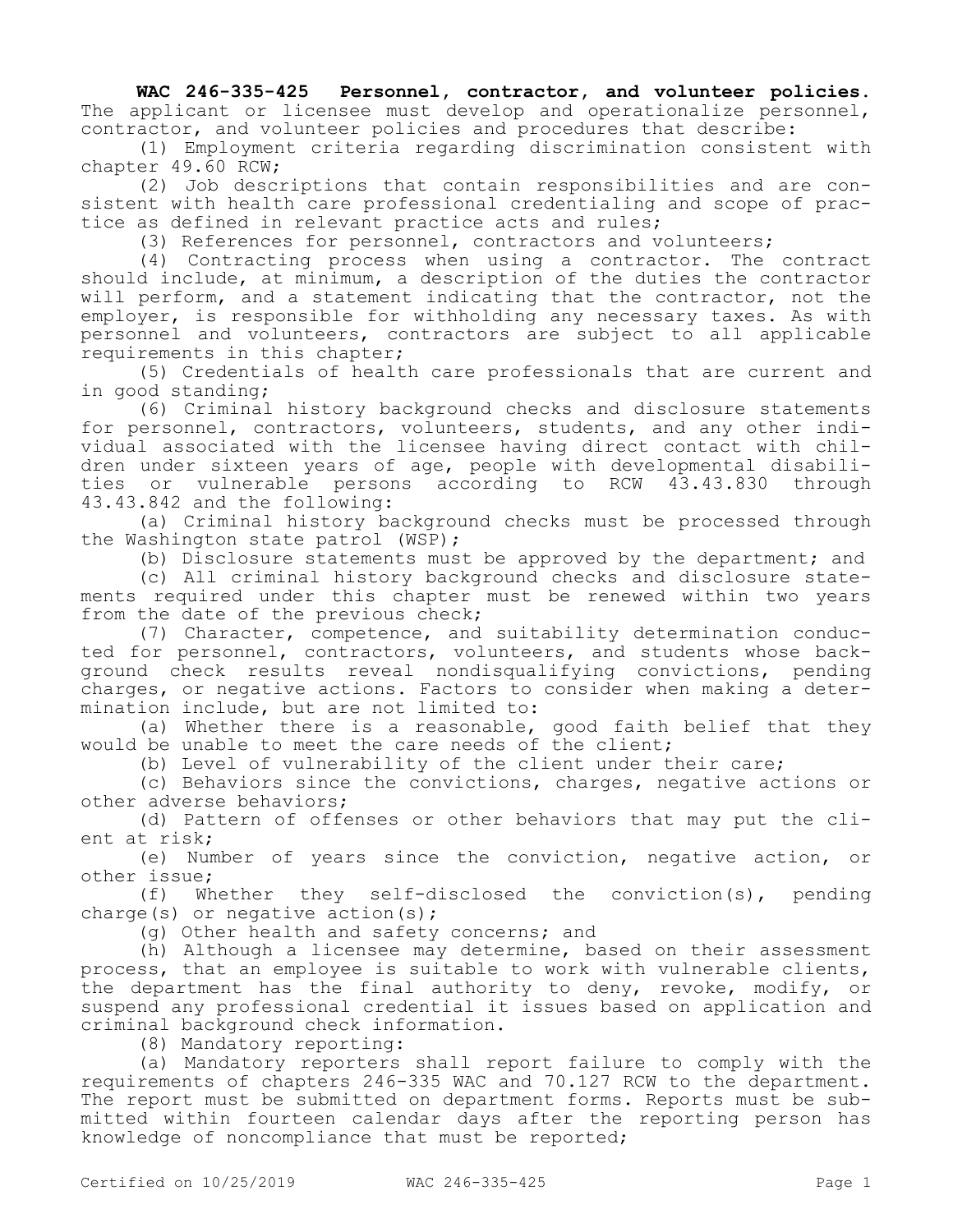(b) Mandatory reporters shall report suspected abandonment, abuse, financial exploitation, or neglect of a person in violation of RCW 74.34.020 or 26.44.030 to the department of social and health services and the proper law enforcement agency. Reports must be submitted immediately when the reporting person has reasonable cause to believe that abandonment, abuse, financial exploitation, or neglect of a vulnerable adult has occurred.

(9) In-person orientation to current agency policies and procedures and verification of skills or training prior to independently providing client care. Examples of skills verification include written testing, skills observation, and evidence of previous training and experience such as long-term care worker training as detailed in RCW 74.39A.074 and certified nursing assistant training as detailed in WAC 246-841-400;

(10) Ongoing training pertinent to client care needs;

(11) Safe food storage, preparation and handling practices consistent with the United States Food and Drug Administration's recommendations for "food safety at home" for personnel, contractors, and volunteers involved in food preparation services on behalf of clients. Personnel, contractors, and volunteers may not provide clients with homemade food items or baked goods that they themselves prepared;

(12) Infection control practices, communicable disease testing, and vaccinations. Policies and procedures must include, at minimum:

(a) Standard precautions such as hand hygiene, respiratory hygiene and cough etiquette, and personal protective equipment;

(b) Availability of personal protective equipment and other equipment necessary to implement client plans of care;

(c) Tuberculosis (TB) infection control program. Key elements include, but are not limited to:

(i) Conducting a TB risk assessment for all new employees upon hire. Agencies must use a tuberculosis risk assessment form provided by the department. Based on risk assessment results, determine the agency's responsibility to conduct TB testing of new employees. If TB testing is required, follow the department's tuberculosis risk assessment form testing recommendations;

(ii) Conducting an annual assessment of new TB risk factors for all employees. Agencies must use a tuberculosis risk assessment form provided by the department. Based on risk assessment results, determine agency's responsibility to conduct TB testing of employees. Retesting should only be done for persons who previously tested negative and have new risk factors since the last assessment; and

(iii) Ensuring workers receive TB related training and education at the time of hire or during new employee orientation. Training and education must be consistent with the department's tuberculosis program's online posted educational materials.

(d) Actions to take when personnel, volunteers, contractors, or clients exhibit or report symptoms of a communicable disease in an infectious stage in accordance with chapters 246-100 and 246-101 WAC;

(e) Exposure to bloodborne pathogens such as Hepatitis B and HIV and other potentially infectious materials in compliance with the department of labor and industries, chapter 296-823 WAC. Key elements include, but are not limited to:

(i) Conducting an initial risk assessment of the environment in which personnel, volunteers, and contractors perform their assigned duties to determine occupational exposure. The results of the risk assessment will inform policy and procedure development and level of employee training and education. Annually, agencies must determine if